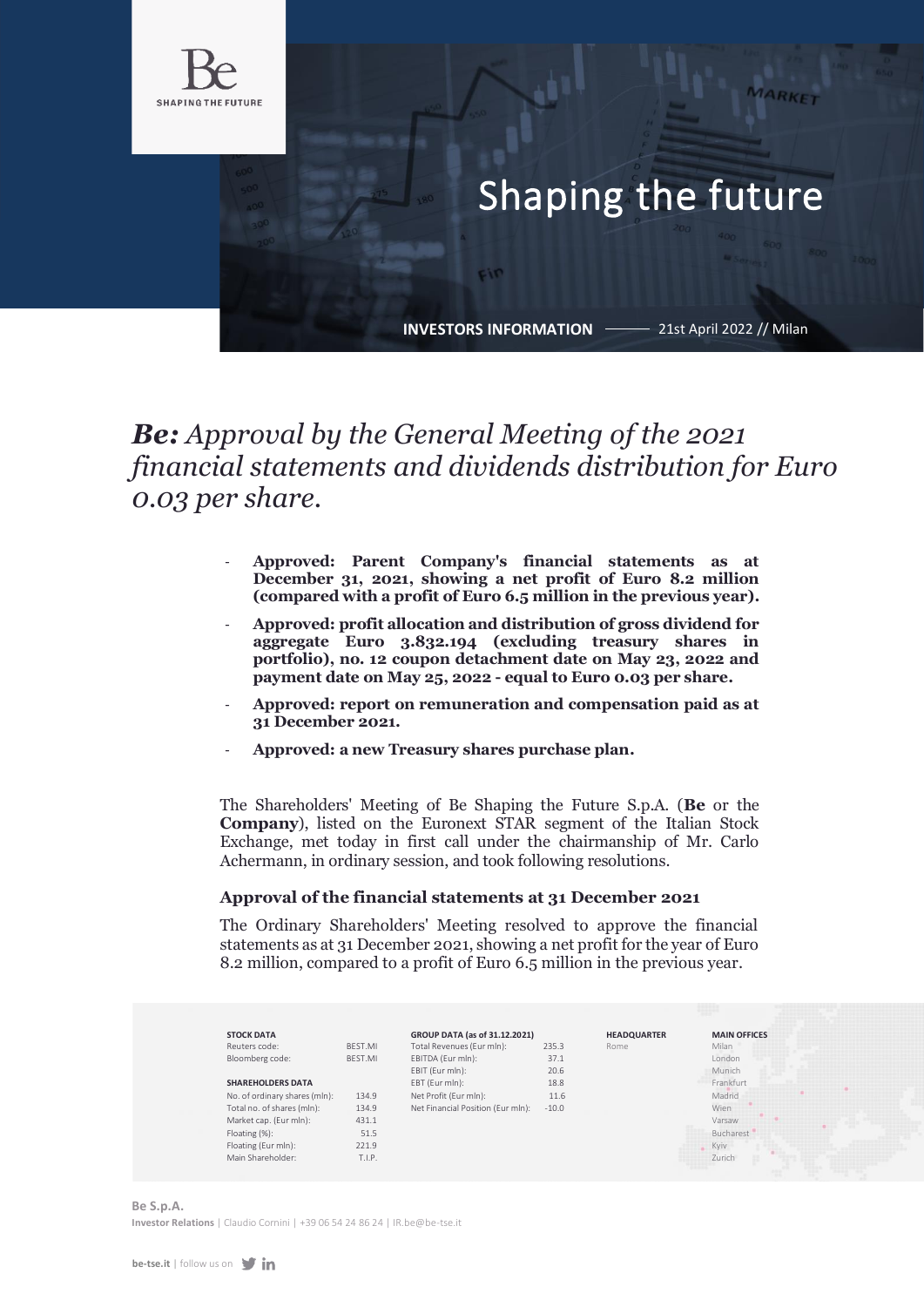# **Results of the parent company Be S.p.A.**

The Parent Company recorded Total Revenues equalling  $\epsilon$  3.0 million ( $\epsilon$  3.3) million in 2020), and a net profit of  $\epsilon$ 8.2million ( $\epsilon$ 6.5 in 2020). Net Financial Debt equalled  $\epsilon$  25.1 million ( $\epsilon$  21.8 million as of 31 December 2020).

### **Main consolidated results at 31 December 2021**

The Ordinary Shareholders' Meeting also took note of the consolidated financial statements, which show the following.

**Total Revenues** is  $\epsilon$  235.3 million compared to  $\epsilon$  178.8 million in 2020  $(+31.6\%)$ .

Business Consulting, ICT and Digital business areas respectively recorded total revenues of  $\epsilon$  169.1 million ( $\epsilon$  126.5 million at 31 December 2020),  $\epsilon$ 52.7 million ( $\mathcal{C}$  42.1 million at 31 December 2020) and  $\mathcal{C}$  13.4 million ( $\mathcal{C}$  10.1 million at 31 December 2020).

Total Revenues of foreign subsidiaries totalled  $\epsilon$  103.6 million (44% of Group's Total Revenues), compared to  $\epsilon$  66.9 million recorded in 2020 (37.4% of Group's Total Revenues).

**Gross Operating Margin (EBITDA)** stood at € 37.1 million, up 30.7% on 2020 ( $\epsilon$  28.4 million) with an EBITDA margin of 15.8% compared with 15.9% in the previous year.

**EBIT** is  $\epsilon$  20.6 million, up 40.8% on 2020 ( $\epsilon$  14.6 million). The EBIT margin is 8.8% compared to 8.2% in 2020.

**EBT** is  $\epsilon$  18.8 million, up 40.6% from  $\epsilon$  13.3 million in 2020.

**Net income** attributable to the Group was € 11.6 million, up 46.1% from € 8.0 million in 2020.

**Net Financial Position** is  $\epsilon$  10 million negative ( $\epsilon$  3.1 million negative as of 31.12.2020 pro forma), after distributing dividends during 2021 for  $\epsilon$  3.8 million, purchasing treasury shares for  $\epsilon$  0.4 million and net disbursements for M&A for  $\in$  16.1 million.

#### **Allocation of profit for the year and distribution of gross dividends**

The Ordinary Shareholders' Meeting resolved to allocate Be's profit, amounting to  $\epsilon$  8,223,454 as per Company's financial statements for the year ended 31 December 2021, as follows:

- $E$  411,172.70 to Legal Reserve;
- $E$  7,812,281.30 to Retained Earnings.

The Shareholders' Meeting also resolved to distribute a gross dividend of  $\epsilon$ 0.03 per share (excluding treasury shares in portfolio), drawing on Retained Earnings. The dividend will be paid on 25 May 2022 - no. 12 coupon detachment date on 23 May 2022 and record date on 24 May 2022.

# **Approval of Section 2 of the Report on of remuneration and compensation paid as at 31 December 2021**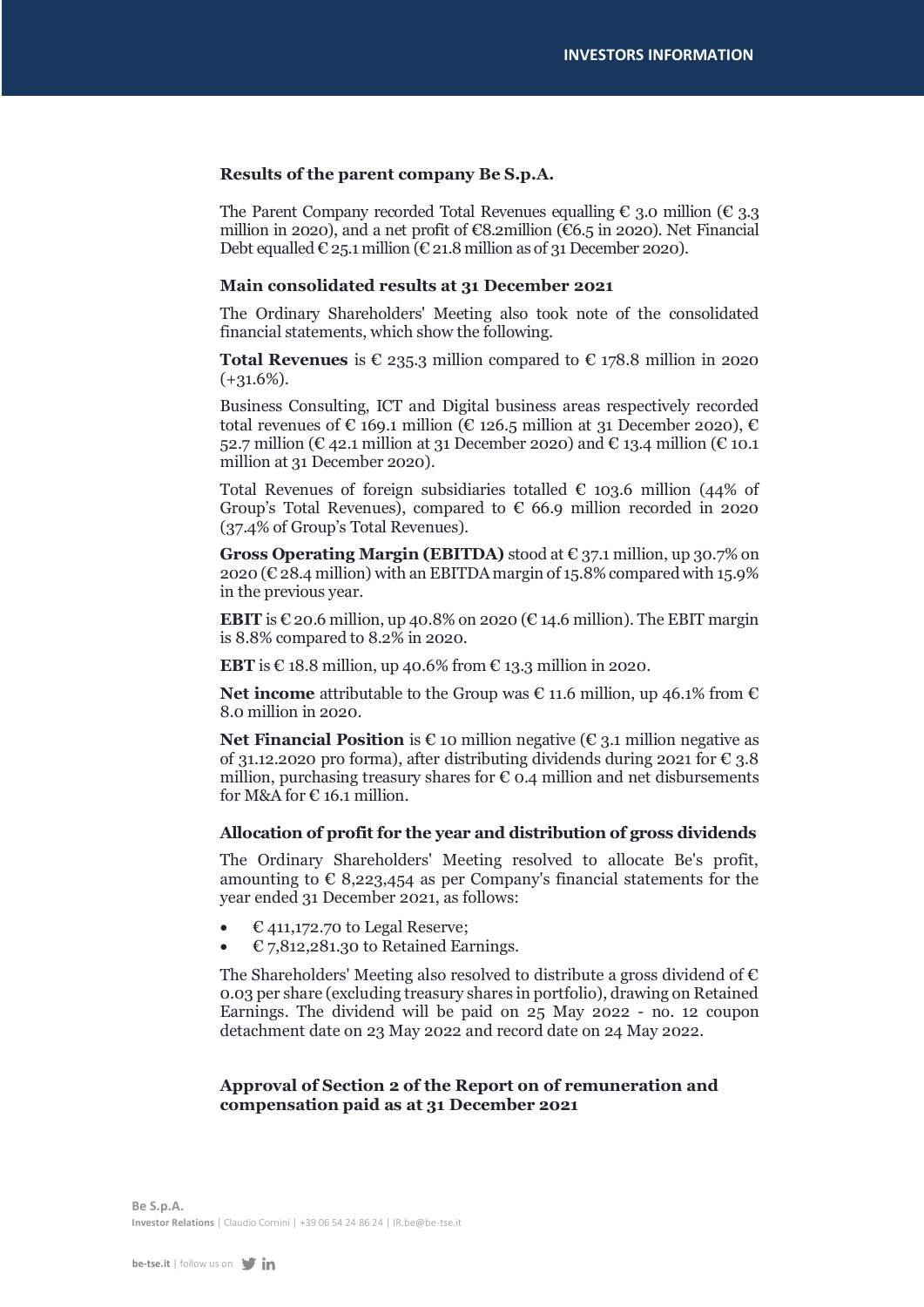The Ordinary Shareholders' Meeting approved Section 2 of the Report on remuneration and compensation paid, prepared in accordance with Article 123-ter of Legislative Decree no. 58 of 24 February 1998 and its subsequent amendments and additions (the **TUF**).

This report is available on the Company's website **www.be-tse.it**.

# **Purchase and disposal of treasury shares**

The Ordinary Shareholders' Meeting also approved, on the proposal of the Board of Directors, the plan for the purchase and disposal of treasury shares, after revocation of the authorisation approved by the Ordinary Shareholders' Meeting of 22 April 2021.

Reason for the authorisation is the opportunity to provide the Company with an effective tool towards the following objectives:

- (i) the sale and/or exchange of own shares with a view to, and/or as part of, agreements with strategic partners within the Company's development strategy;
- (ii) the execution of investment transactions consistent with the Company's strategic guidelines including by means of exchange, contribution, transfer or any other act that includes the use of treasury shares for the acquisition or sale of shareholdings or share packages or other extraordinary transactions, including extraordinary financial transactions (such as, for example, mergers, demergers, issuance of convertible bonds or warrants, etc.);
- (iii) the allocation (in whole or in part) of treasury shares, at the discretion of the Board of Directors, to the implementation of incentive plans based on Company's shares, in favour of directors and/or employees with key functions in the Company or in its subsidiaries.

The main features of the approved programme are as follows:

- (i) the shares may be purchased until the expiration of the eighteenth month from the date of the relevant shareholders' meeting resolution;
- (ii) the purchase transactions will be carried out on regulated markets, on one or more occasions, including on a rotating basis, in accordance with the operating procedures set out in the rules for the organisation and management of markets and agreed with Borsa Italiana S.p.A., which do not allow the direct matching of proposed purchases with predetermined proposed sales, in accordance with the provisions of Article 132 of the TUF and Article 144-bis, paragraph 1, letter b) of the Issuers' Regulations. It is believed that this method - which guarantees compliance with the equal treatment of shareholders - is preferable to the other methods permitted by Consob (public offer of purchase and exchange, transactions through the purchase and sale of derivative instruments or the allocation of put options to shareholders) precisely in relation to the purpose of the transaction for which authorisation is sought from the shareholders' meeting. The objectives set out in paragraph 1 above are more effectively achieved by a simple, flexible and non-rigid mechanism such as direct purchase on the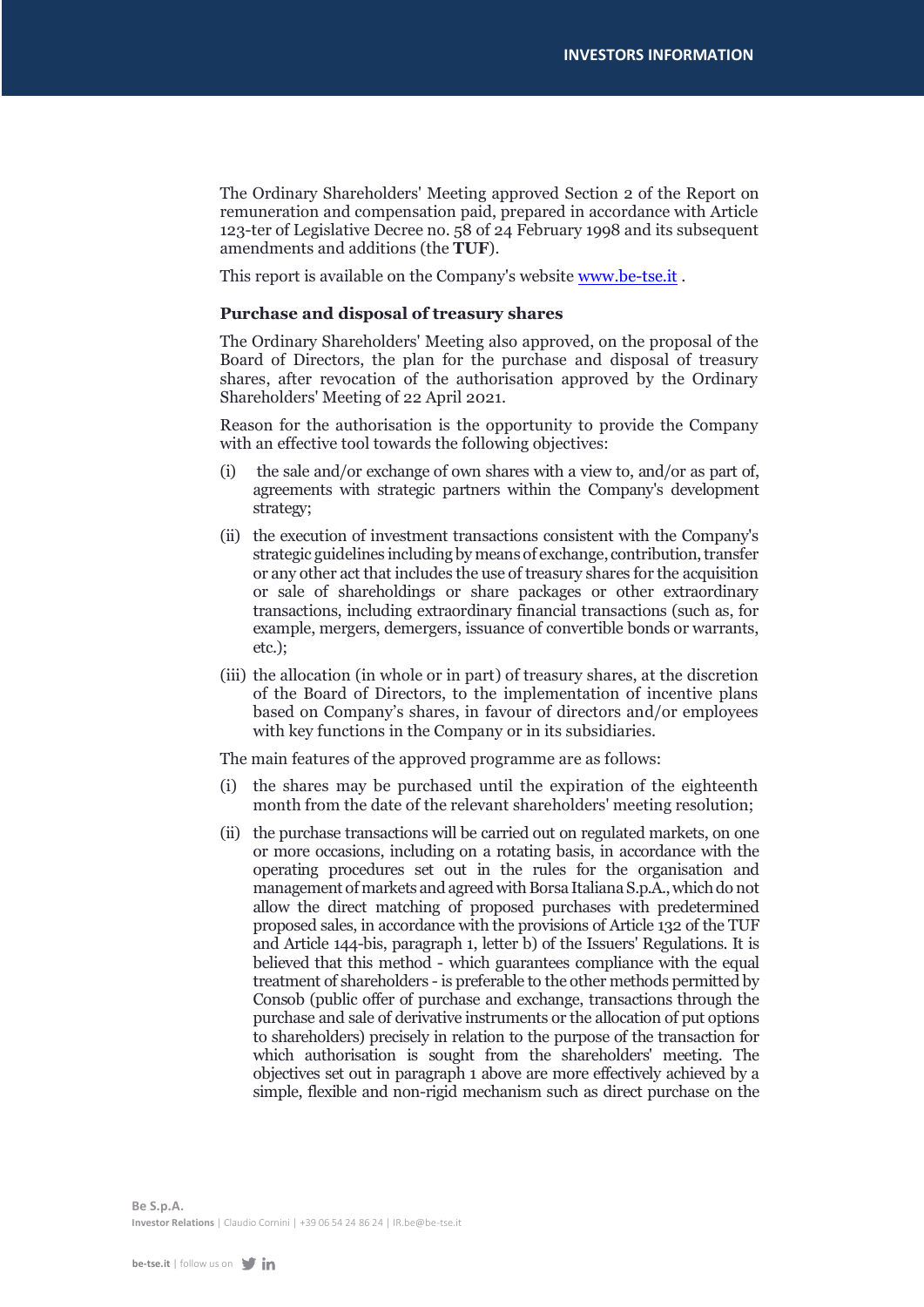market made promptly as and when it becomes appropriate to intervene. In any case, in the event of transactions that the Board of Directors decides to carry out within the scope of the Permitted Market Practices, such transactions shall be carried out in compliance with the procedures set forth in Consob Resolution No. 21318/202o. Shareholders and the market will be promptly informed in accordance with Article 144-bis of the Issuers' Regulation as well as, in the event of transactions carried out within the scope of Admitted Market Practices, the further information required therein;

(iii) the unit price for the purchase and sale of treasury shares is established from time to time for each day of operation, in consideration of the amount of the share capital and of the shareholders' equity, also taking into account the flexibility required in this type of transaction, as follows (a) at a minimum price not less than 10% (ten per cent) of the reference price recorded by the share in the stock exchange session on the day prior to the completion of each individual transaction; (b) at a maximum price not more than 10% (ten per cent) of the reference price recorded by the share in the stock exchange session on the day prior to the completion of each individual transaction and in any case not exceeding the price of Euro 3.45, i.e. the price at which Engineering Ingegneria Informatica S.p.A. is expected to launch a mandatory Public Offer on the Company's shares as part of the transaction referred to in the press release of 12 February 2022.

The Ordinary Shareholders' Meeting also granted severally to the Chairman and the Chief Executive Officer, with the express right to delegate, the widest powers necessary or appropriate to implement the authorisation resolved upon, including approving any and all executive provisions of the related purchase programme, including, by way of example and not limited to, the assignment to intermediaries of a mandate to coordinate and execute the related transactions, and providing for all the fulfilments required by current regulations.

Lastly, the Ordinary Shareholders' Meeting expressly clarified that, in application of the so-called whitewash as per article 44-bis, paragraph 2, of Consob Regulation no. 11971/1999, treasury shares purchased by the Company in execution of the authorisation resolution will not be excluded from the ordinary share capital (and will therefore be included in the same) if, as a result of the purchases of treasury shares, a shareholder exceeds the relevant thresholds for the purposes of article 106 of the TUF.

As of today, the Company holds 7,157,460 treasury shares, representing 5.31% of the share capital.

# **Filing of documentation**

The Minutes of the Shareholders' Meeting and the summary report on voting will be made available to the public, within the terms established by law, at the Company's registered office, at Borsa Italiana and on the Company's website [www.be-tse.it.](http://www.be-tse.it/)